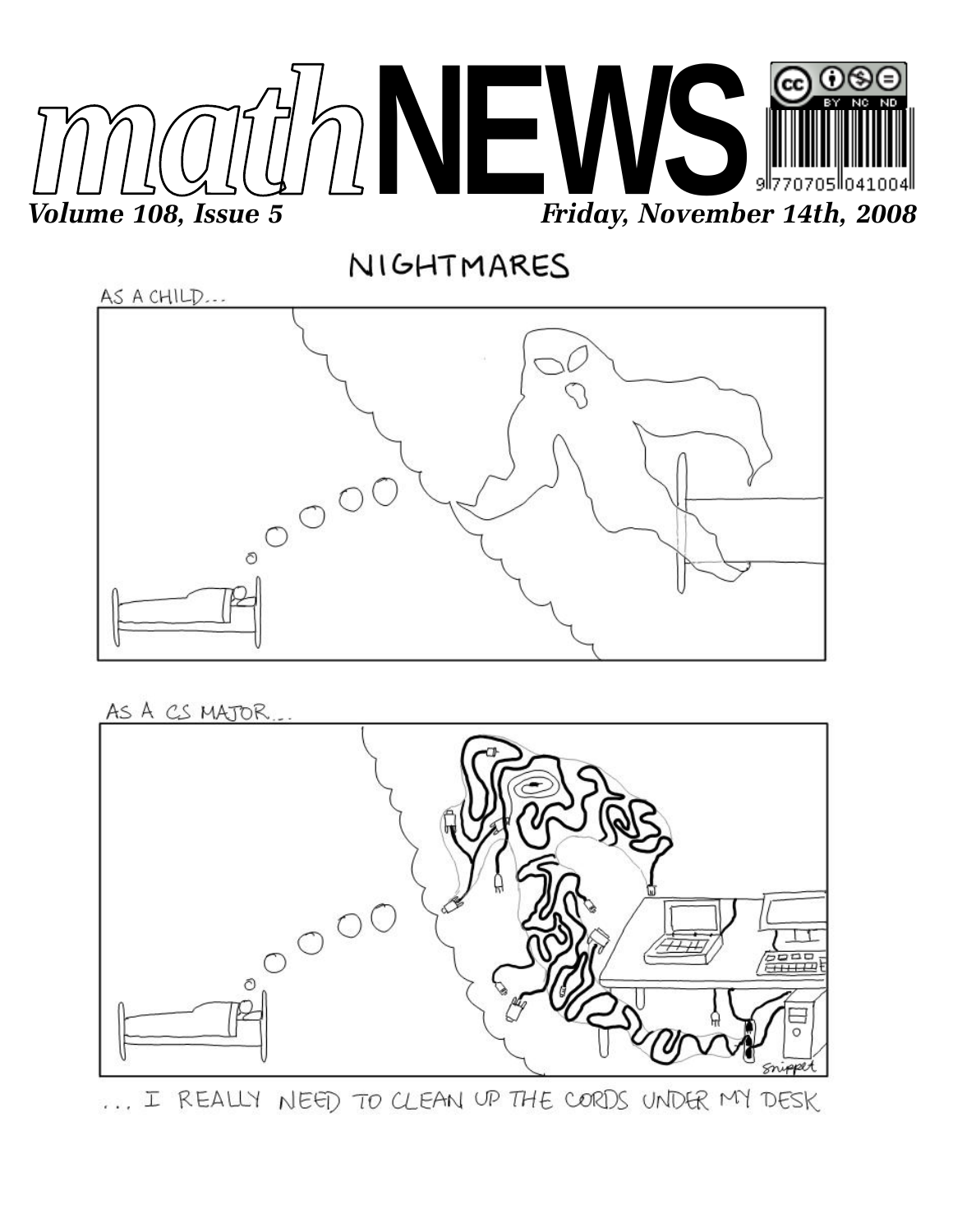## *look***AHEAD**

| mathNEWS                                  |                                                         |
|-------------------------------------------|---------------------------------------------------------|
| November 14                               | Issue #5 inspires outrage                               |
| November 24                               | Production Night #6                                     |
|                                           | Meet at MathSoc at 6:30                                 |
| November 28                               | Issue #6 causes student procrastination                 |
| <b>MathSoc</b>                            |                                                         |
| Wednesdays                                | Games Night                                             |
| November 17                               | Math Idol                                               |
| <b>Math Faculty</b>                       |                                                         |
|                                           | Questions about some of these? See an academic advisor! |
| December 1                                | Lectures End                                            |
| December 4                                | Last Day to Drop a Course w/o Petition                  |
| December 4                                | ELPE (for those who need to write it again)             |
| December 5-19                             | Exams                                                   |
| December 24-31                            | University Closes                                       |
| <b>CECS</b>                               |                                                         |
| November                                  | <b>Continuous Phase Ongoing</b>                         |
| <b>Student Awards &amp; Financial Aid</b> |                                                         |
| November 19                               | Last day to fill out Confirmation of                    |
|                                           | Enrollment forms                                        |
| <b>Miscellaneous</b>                      |                                                         |
| November 19                               | Columbus discovers Puerto Rico (1493)                   |
| November 20                               | Día de la Revolución en México                          |

## **Women in Math**

The Women in CS Committee invites female undergraduate and graduate students, faculty and staff in CS and SE to the: Women in CS Grace Hopper Panel and Social Event Date: Friday, November 14 Time: Noon - 1:00 p.m. Place: MC5136

Grad and undergrad students who attended the Grace Hopper Celebration of Women in Computing Conference will speak about their experiences. Their trips were funded by the Women in CS Committee and the Math Endowment Fund. We plan to fund students to attend in 2009 also.

Dessert and beverages will be served!

#### **ISSN 0705—0410**

*math*NEWS is normally a fortnightly publication funded by and responsible to the undergraduate math students of the University of Waterloo, as represented by the Mathematics Society of the University of Waterloo, hereafter referred to as MathSoc. *math*NEWS is editorially independent of MathSoc. Content is the responsibility of the *math*NEWS editors; however, any opinions expressed herein are those of the authors and not necessarily those of MathSoc or *math*NEWS. Current and back issues of *math*NEWS are available electronically via the World Wide Web at http:// www.mathnews.uwaterloo.ca/. Send your correspondence to: *math*NEWS, MC3046, University of Waterloo, 200 University Ave. W., Waterloo, Ontario, Canada, N2L 3G1, or to userid mathnews@student.math.uwaterloo.ca on the Internet.

This work is licensed under the Creative Commons Attribution-Noncommercial-No Derivative Works 2.5 Canada License. To view a copy of this license, visit http://creativecommons.org/licenses/by-ncnd/2.5/ca/ or send a letter to Creative Commons, 559 Nathan Abbott Way, Stanford, California 94305, USA. Terms may be renegotiated by contacting the editor(s).

#### Raphael: Michael Perkins

Samael, Azazel, Semyazza: John Stevenson, John Baxter and Rami Finkelshtein

### *mast***HEAD**

This week, the editors-in-training finally took over *math*NEWS in what was a rather unexciting, yet bloody, coup. Strangely, we feel that the only real victims are the readers. That, and the three writers who died in battle. We've replaced them now with frosh.

Much like Rome after the death of Julius Caesar, we now have three editors-in-training competing for the prestigious position of *math*NEWS editor. I've already placed armed guards at the pizza drop-off location in order to dispose of Static IP. So, in the spirit of subterfuge and survival, I asked the writers "How would you get past the guards?" Their answers were: cuppycake (Slap him on the face), CODE: (access\_granted divide-them-by-zero), Megaton Panda (Lots of kitties!), AntiThor (I first went upstairs, then downstairs, then at the end of the day made electricity with my hands.), 42 (Guards? What guards? You don't mean graphics, do you?), Snippet (Whip them with the cords from under my desk), Matt (Draw a circle around me and declare myself to be outside), Thor (Obama will be tragically slain by the guards, but he will rise from the grave three days later to save mankind), Cypher (We are not the intruders you are looking for), Jeff the πrate (A clever ruse, pillaging a nearby town and sneaking by in the confusion), DaFink (I would jump dramatically through the air confusing them and possibly breaking my legs), The Hee Ho (Use the password Hee Ho) and finally Static IP (By hiding in a cardboard box).

Have it that way, then, Static IP, for your days as editor-intraining are coming swiftly to a close. I will find you and your cardboard box!! Mwuahaha!!

Next fortnight, we'll see which of the editors-in-training has the guts to punch out another editor-in-training. Most likely, this is a prank the real editors play on the us before granting us the secret password to the hidden areas of the *math*NEWS production system. If so, I feel sorry for whoever becomes editor-intraining under me.

> Impulse Vector "They're my guards!!" Editor-In-Training



## **Super Smash Bros Brawl Tournament**

- What: Super Smash Brawl 1 vs 1 tournament, no items, limited stages
- When: Wednesday, November 19th, 5 a.m. to midnight.
- Who: Hardcore Brawl Players
- Where: The SLC Great Hall
- How Much: \$5

Sign up early at www.uwgamers.org.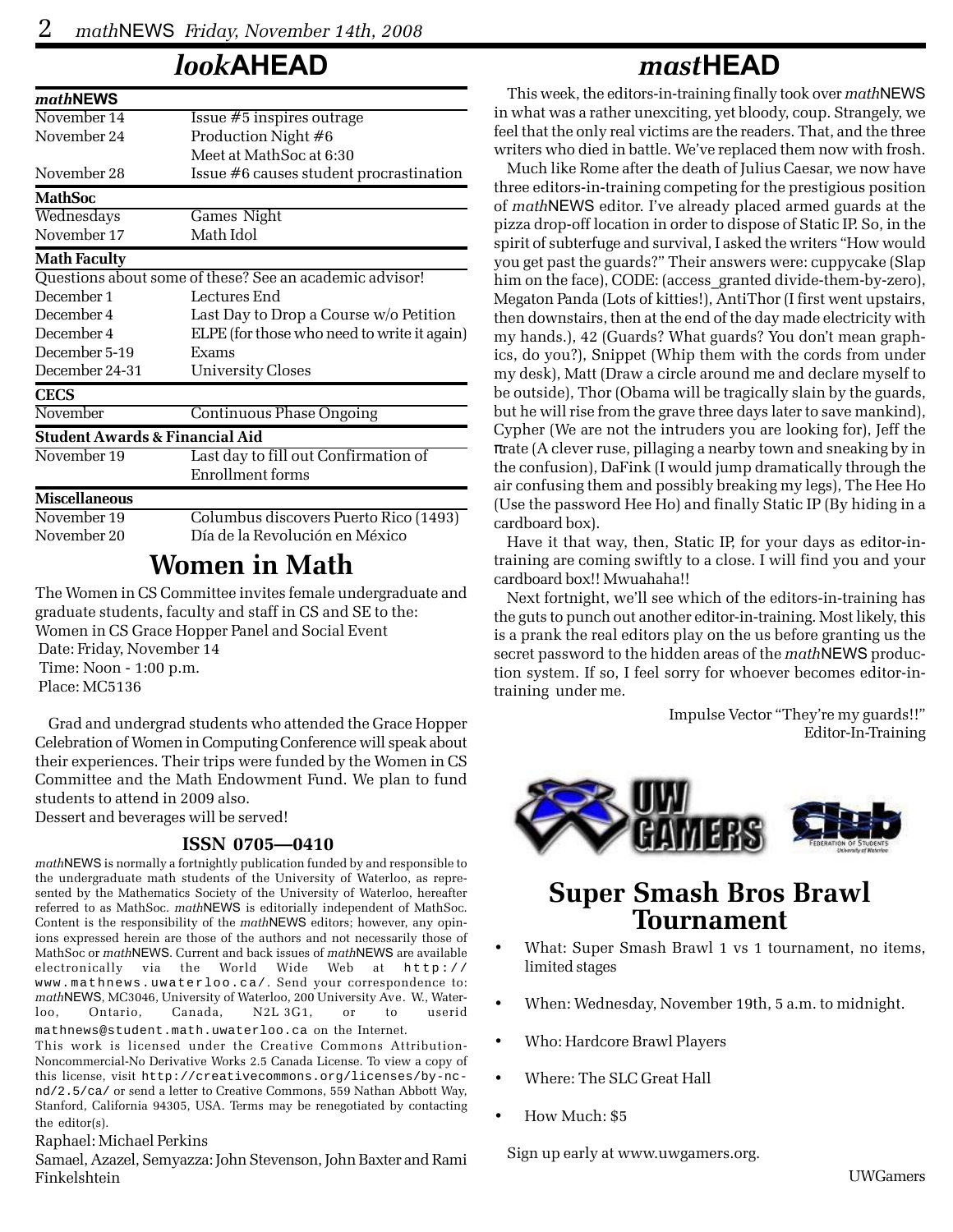## **The InsideReport**

*The news. As I see it.*

So there we have it. The votes have been counted. The Republicans have booed (and quite viciously I must add). And history has been made in America.

But you've already heard that enough, so I'll move on.

This is normally the time of year where bears go into hibernation. However, if you have been watching the markets lately, you will notice that the bears are coming out fiercly this year. Many are advising against getting into the deep woods that are anything more risky than a bank account. In addition, financial advisors from Jellystone Park & Co. are telling me that this is a bad time to invest in pic-a-nic baskets.

A 14-year-old video game addict from Barrie died last week after falling from a tree. After his parents took away his Call of Duty 4 game on Thanksgiving Day, some suspect that he attempted, apparently unsuccessfully, to replicate some of the moves from the game. May this be a lesson to all of the video game addicts reading this paper.

Finally, with tomorrow (read "this past Tuesday") being Remembrance Day, I wish to say, on behalf of all of the *math*NEWS staff that agree, a massive thank you to all of those who have served our country in the various conflicts over the past century. I would not have the courage to do what you have done.

Please, send me more comments! More questions! More angry letters! Though fewer attempts at infecting my computer would be appreciated. Send me an email at mathNEWS\_InsideR@hotmail.com.

InsideR

PS To address the issue of last issue's *mast*HEAD. I thought the question was "Where were you when we were hiding the bodies?" to which I answered "I fled the country." Now knowing that the question was "What would you call Charity Ball?", I must now change my answer to "Why I fled the country."

## **PMAMC&OC**

That's right, it's time for SASMS (Short Attention Span Math Seminars) again. If you don't know what it's about: SASMS is an event hosted by the PMC and MathSoc, funded by MathSoc. Students give short (about 30 minutes) seminars on interesting mathematics subjects to their peers. Topics can vary widely, from mathematical games, to programming, relativity, graph theory, knot theory, history of mathematics/mathematicians, and much more. For the most part, topics will require little to no prior experience and hence is accessible to first years. As a side note, there will be food and drinks provided!

Here is the info:

Date: Monday, November 17 Time: 5:00PM – 10:30PM Location: MC 5158

This will be the final date and time, barring unforeseen circumstances. For more information, drop by our office at MC 3033, e–mail us at pmclub@gmail.com, check out the Facebook event, or visit the SASMS website:

http://www.student.math.uwaterloo.ca/~k2dixon/

The PMC exec

## **Prez Sez**

Hello Fellow Mathies

 We are now approaching the end of term so it's time to start thinking about exams. On the bright side it means we're almost done for the term and soon we can all have a nice holiday.

It is also now time to start thinking about keeping things running for next term. Mathsoc is currently working on electing new executives for the Winter as well as finding student councilors for the 2009 calendar year. If you have managed to miss all the signs that were put up this week then you have until 4:00 this afternoon to apply so hurry up. If it is necessary then next week will be campaigning for the various executive positions and the week after we will be asking you all to vote. The voting system is now completely online so even if you're offstream at the moment you have no excuse for not voting. Anyways, keep an eye on the posters around the building or drop by the Mathsoc office for an update on the state of the elections.

> Matthew Woolman President



## **Midnight Capture the Flag**

If you showed up last time, that's excellent! Show up again! If you didn't show up last time, show up this time! Come play some capture the flag in the MC. Meet in the comfy at 23:59 on November 23. Tell your friends, or even better, bring your friends with you!

 $CODE: metf-is-go < access granted > >$ 



www.orchestra.uwaterloo.ca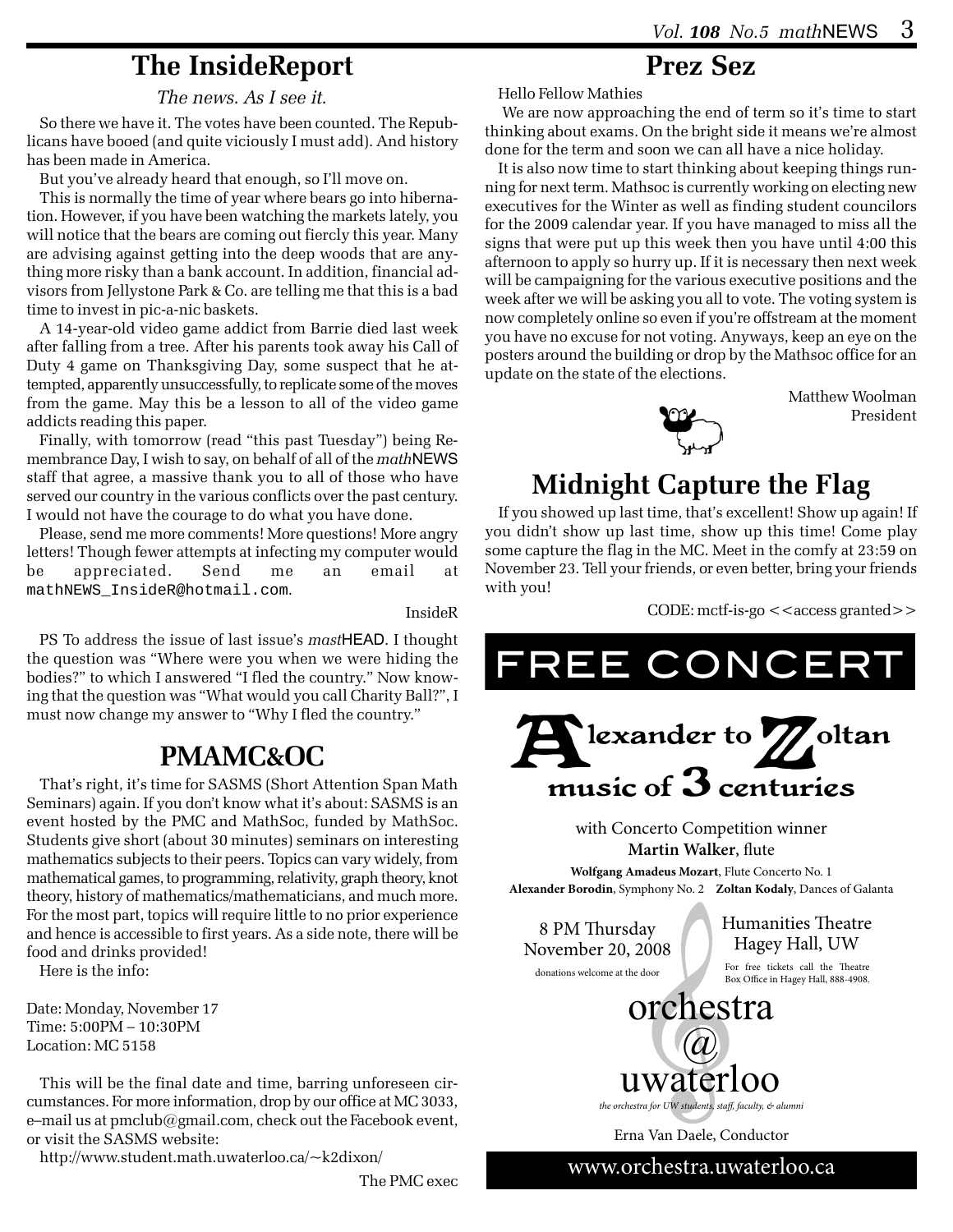# **Thor's Complete Guide to Purchasing Gifts for your Sweetie Using a Personal Computer**

### *Not Euphemistic at All!*

On Google's website, they justify the "Incognito Mode" on their new Google Chrome web browser as follows: "For times when you want to browse in stealth mode, for example, to plan surprises like gifts or birthdays, Google Chrome offers the incognito browsing mode". This seems like a good start, but it really doesn't cover the full gamut of useful advice for secretive gift purchasing. This article attempts to provide more information about how to go about "buying gifts" without compromising your surprise.

Let me set the scene. Let's say that you have a large collection of media files pertaining to your gift. For example, you might have images of people using the item, text documents describing the features of your present, and videos in various formats of the gift in action. With Valentine's Day fast approaching, you need to make absolutely sure your gift is the best possible, but you obviously don't want the individual in question to know that you're watching hour long documentaries on diamond ring selection. So this is how to do that.

Firstly, for local media, I strongly suggest an encrypted partition. Go download TrueCrypt 6. It's an excellent piece of software that is pretty amazingly fast. It's also cross platform. Now, TrueCrypt lets you just make an encrypted file, but you should really be encrypting an entire partition for your gift related media. FAT32 would be a good choice for the filesystem of this partition unless you have video footage of the gifts in question that exceeds 4GB in size.

Another good idea would be to create a hidden encrypted volume inside the first volume. TrueCrypt gives you this option. You fill the outer volume with sacrificial material, and give it a first password. Then, should you be tortured by the FBI or something (which is more likely these days than you'd think), you'll reveal the password to the outer volume to them. The content of this volume absolutely must be something that looks like it's worth encrypting, or else the FBI will catch on and just keep torturing you. Nobody wants that, so pick something good. Also,

consider using different encryption algorithms for the two partitions. I'm not saying that the NSA knows about a back door in AES, but why risk it?

So, once you've got your hidden partition created, you want to be able to access media on that partition in safety. Practically every application under the sun stores some sort of history these days, and you certainly don't want your sweetheart seeing complete guide to diamond ring purchasing.avi just sitting around in your history. That could ruin the surprise all on its own.

So head on over to PortableApps.com. This site is incredible for getting applications (Windows ones primarily, sorry). Grab Portable VLC, Portable Firefox, Portable AbiWord, and most importantly, Portable Xenon File Manager. You can also look for a portable image viewer - there's something called Portable Irfanview lying around the net, but I think that Irfanview is actually portable in its default configuration anyway. The key point about socalled "portable" applications is that they don't store any information outside of their allocated folders. This means no history can leak out of that folder.

Xenon File Manager is the kicker, here. You can install it locally and use it as a replacement for Windows Explorer. Getting rid of history in Windows Explorer is pretty easy as it is, but with Portable Xenon on your encrypted drive, you can feel certain that no information is leaking out. You should also configure Xenon to use the other portable apps you installed as the default application for different file extensions. This way, you can use Xenon to browse the media you have without any fear of information getting outside of the encrypted volume. Instead of having to worry about getting your browser to erase all of the tracks it leaves on your computer, you're just centralizing those traces and encrypting them along with everything else.

So, with all of these tips, you should be ready to go out into the world of gift purchasing. Good luck!

Thor

## **Interesting Facts from Alexa**

### *And other interesting facts of life. Because the internet never lies*

Most of you should know what Alexa is right now. Its an internet site that tracks website viewing with a toolbar. Here are some interesting facts:

1. Ireland's 25th most visited website is Google Polska.

2. The United States' war on terror is corellated with a war on no-pornography. While the US has multiple porn sites in their top 50, Palestine's highest viewed porn site is number 61, Iran has no porn, and Iraq, where the American army has the most internet connection has a really really obscure porn site in number 41.

3. The number one shock site is 2girls1cup, closely followed by MeatSpin, lemon party was a way down, and goatse is dissapearing.

4. Comparing math, porn and Christianity, we see that math.com is consistent over the entire year with a break during Christmas. During Christmas, christianity.com finally beats porn.com. Porn is in between the Christianity and math until Valentines day - The Thor Point - where porn jumps from 0.005 to 0.055 percent of the internet. Porn then slowly reduces over the year. I'm sure an entire statistics course could be built around this graph.

5. Also, to my British Counterpart, stop selling toilets on the internet and ruining my conquering of Google. Thor has an equal amount of distaste for his counterpart in Kentucky. Be warned, *math*NEWS will bring you down... down we say!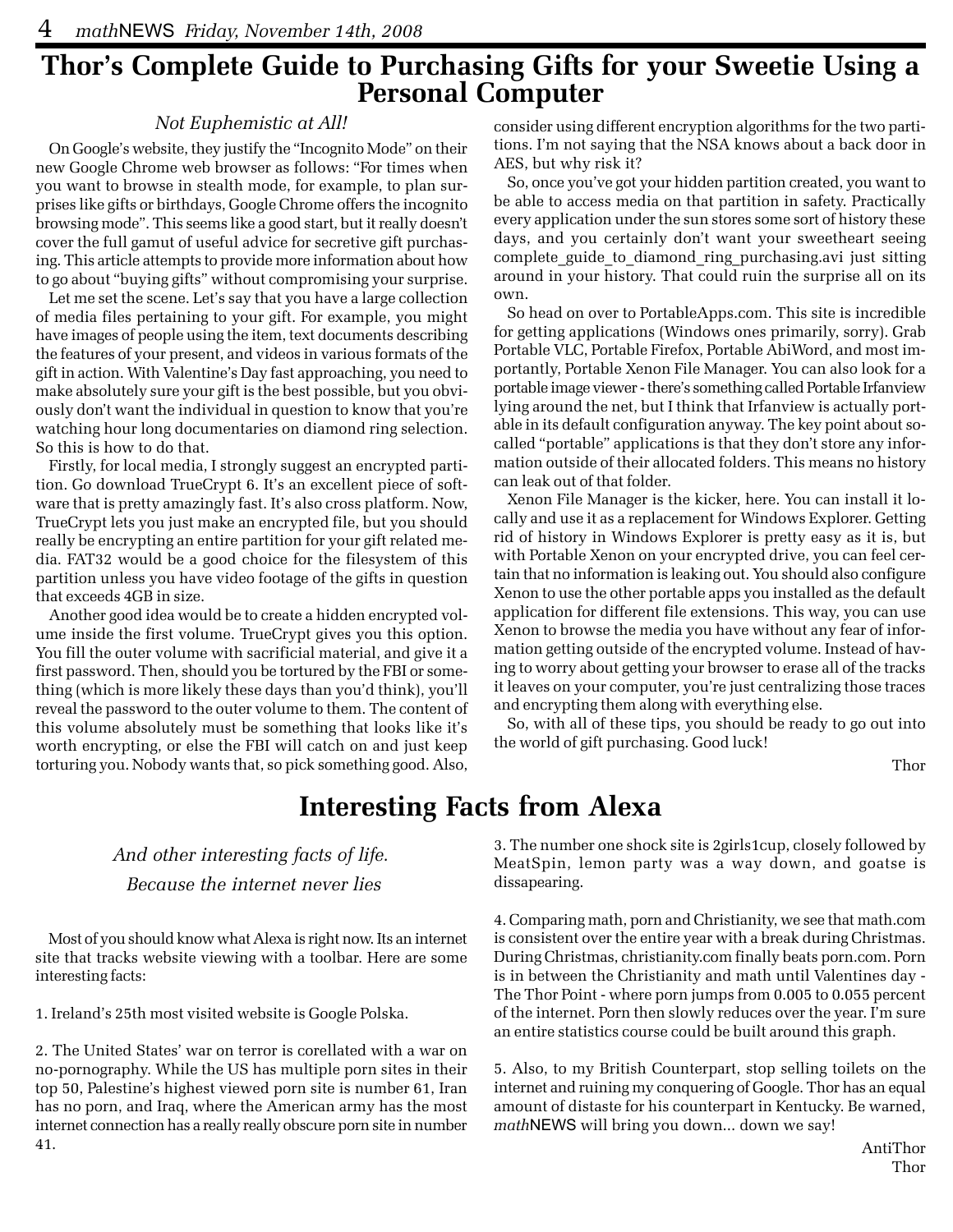## **Horrorscopes**

*Now with another new author!*

**ACC:**Christmas is sneaking up in a month, and it's the perfect time to test your skills. Given the current economy, figure out how to make money for Christmas presents.

**ACTSCI:** Midterms are over and exams are in a month, so if you're in a lull, find some numbers to entertain you. Marvel at how the temperatures have suddenly dropped. Marvel at how low the Engineering midterm averages are. Aren't numbers great?

**AMATH:** You like numbers, so you should take charge of all the upcoming countdowns. There's Christmas, and exams, and all sorts of things you can countdown to. Your Horrorscope is to be a walking countdown database.

**BBA/BMATH:** With the economy in the toilet, businesses are going to have a tougher time emptying people's already empty bank accounts for Christmas. Prove your future business prowess by predicting how businesses will use Christmas to get **all** our money this year!

**C&OOR:** Use your optimization abilities to find the optimal way to buy Christmas presents. If you can find a way to not seem cheap and still have enough leftover to pay tuition, you win!

**CM:** We won't give you anything to calculate, since you'll just use a computer to do it for you. Don't you ever feel bad for relying on computers? Real mathies don't do that. Go practice doing math without a computer by your side.

**CS:** So, yeah, enjoying Scheme? It's fun, eh? Almost like your program, completely theoretical. Also impractical. Your Horrorscope is learning a real programming languages in your spare time so you'll actually get a job.

**MATH BUS:** You know, business is really more arts than math, so you don't get a seperate Horrorscope. Your Horrorscope is to convince yourself that what you're doing is actually mathematics.

**MATHEMATICAL SCIENCES:***math*NEWS can no longer figure out what to base your horrorscope on. You've got math… and science. yet science is just applied math, yet they have their own program. so basically you're redundant. Your horrorscope is to find a cure for your redundancy.

**PMATH:** As a theoretical master, use your mathematical abilities to predict when we'll actually get snow that stays. We know it's not your specialty, but if you're wrong, you can just blame reality for not properly following theory. Pesky reality.

**SE:** Well, you're probably getting most of your midterm marks back now. Yes, you did bad. But remember, you're half engineer! So disguise your incompetence by riding the bell curve. Go, Curve, Go!

**STAT:** Hey, are you busy? *math*NEWS has a favour to ask. Your mission, should you choose to accept it, is to count how many

people show up tomorrow in chicken suits. Then do your usual thing with that data. (if you're wondering what we're talking about, read OTHER)

**UNDECLARED:** We can't give you a Horrorscope. You don't even know what to do with yourself, how are we supposed to figure out your future if you can't? Ask us again when you've made up your mind.

**AHS:** It's getting cold out, and chances are, people are getting sick. But you aren't, are you? Your mysterious expertise in health has given you the ability to stay healthier than the rest of us mere peons, so enjoy it while you can. Your Horrorscope is to smugly gloat to your sick friends.

**ARTS:** Don't you hate the cold? It's definitely cramping your party style. But hey, as long as you don't pass out outside, it's business as usual. Your Horroscope is advising you to find parties close to home.

**ENG:***math*NEWS will make you a deal. If you go do PDENG, we'll give you a Horrorscope. Oh? You don't want a Horrorscope? We thought not.

**SCI:** We've decided to retract your status as a seperate faculty. Science is math. Deep down, you know you're a mathie, and it's time to stop lying to yourself. Your Horrorscope is admitting you've been lying to yourself, and finding yourself an awesome pink tie.

**E:** Your Hippy powers are fading. As winter approaches and nature decides to go sleep, people aren't going to listen to anything you say. Global Warming? doesn't seem so bad when we're all freezing on our way to class. Your Horrorscope is to spend the next 3 months trying to convince Canadians that global warming is bad.

**OTHER:** Does anyone even count under "Other" ? Let's do an experiment. We will beckon you to class tomorrow… in a chicken suit. Then we'll have some stats students count you and see if you actually exist.

Jeff the  $\pi$ rate

## **Drivers: Don't Stop**

I am trying to cross the road and you slow/stop about 50 feet infront of me and try and wave me over. Don't do that. I was waiting for you to pass me because I saw that there were no cars behind you. Now I think you're turning or there is something else to worry about. I have to take a second to figure out what is happening. I would have been able to walk across faster had you just driven past because of the time it takes you to decelerate and me to realize that afterwards. Just drive on by and realize that if I'm stupid enough to step infront of your car I deserve to get hit.

Apocrypha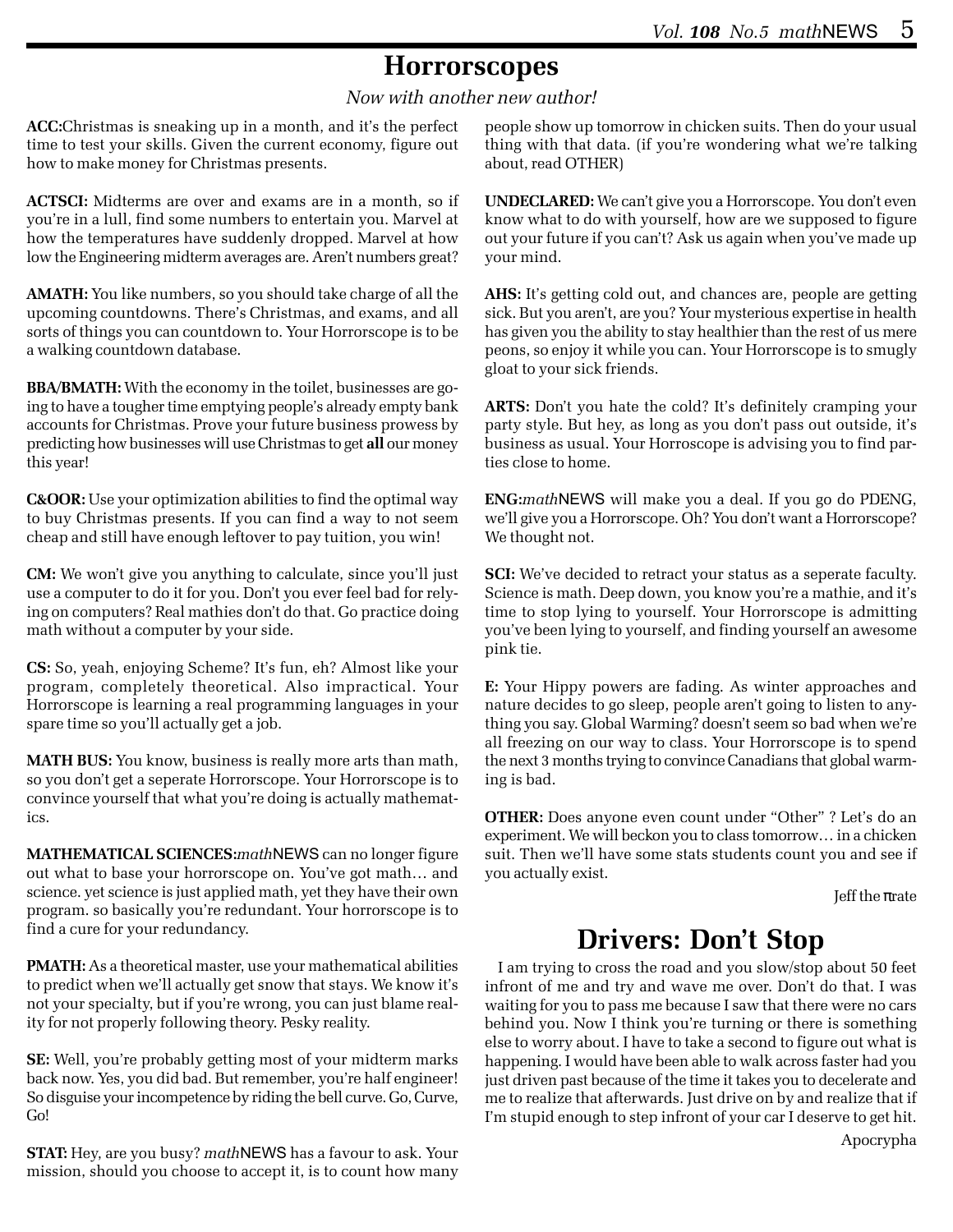## **Interesting Math**

*Solitary numbers — you know who I'm talking about*

In this article, I will explain briefly what solitary numbers are. To do so, we first need a few definitions. Consider the *divisor function* σ(*n*) on an integer *n*. This is defined to be the sum of all divisors of *n*. For example, 6 has divisors 1, 2, 3, 6, so  $\sigma(6) = 12$ . As an aside, you may recall that numbers *n* such that  $\sigma(n) = 2n$ are called perfect numbers.

Having defined σ(*n*), now let us define a *friendly pair checker*:  $S(n) = \sigma(n)/n$ . We say that a pair of distinct numbers  $(k, m)$  is a *friendly pair* if  $S(k) = S(m)$ . In this case, we say that *k* is a friend of *m*, and conversely, *m* is a friend of *k*. More generally, a *friend* of *k* is a number *m* such that the pair (*k*, *m*) is a friendly pair. Notice given a number *k* with a friend, its friend is not necessarily unique. As an example, (6, 28) is a friendly pair, but so are (6, 496) and (28, 496) (they all have friendly pair checker value of 2).

Finally, a number *n* is said to be a *solitary number* if *n* has no friends. Let us consider some examples. For any prime *p*, it is clear that  $\sigma(p) = p+1$ . Then  $S(p) = (p+1)/p$ . It should be clear that no other number will satisfy this value. That is, it should be clear that *p* is a solitary number. Similarly, prime powers will also be solitary numbers. To generalize further, any number that is coprime with its value under the divisor function is a solitary number. This last statement gives a good list of examples: 1, 2, 3, 4, 5, 7, 8, 9, 11, 13, etc. However, this condition is not necessary. For example, 18 is solitary, while  $\sigma(18) = 39$  and so gcd(18,  $σ(18) = 3.$ 

To prove a number is not solitary, we can apply the definition directly and find a friend for it — but this is not always easy to do. The smallest friend for 24 is 91 963 648 for example. Interestingly, the task of determining whether an arbitrary number is solitary is so difficult, that the solitary status of a number as small as 10 is still unknown.

Hmm, I wonder if we can go one step further and generalize this…To do so, let us generalize the concept of friendly pairs to friendly triples, friendly quadruples, and more. As examples, (9360, 21600, 23400) is a friendly triple, (6, 28, 496, 8128) is a friendly quadruple — in fact, it is at least part of a friendly sextuple: (6, 28, 496, 8128, 33550336, 8589869056). Now we can talk about degree *k* solitary numbers, numbers for which there are no more than *k* friends. To be honest, I don't know of any degree *k* solitary numbers for  $k > 1$  other than the original solitary numbers (degree 0 solitary numbers), but it appears that 24 has no more than 2 friends: 91963648, and 10200236032, so that 24 is potentially a degree 3 solitary number. Anyone care to prove it?

**Vince's problem of the issue**: It is clear that a lower bound on the density of the solitary numbers is the density of the primes, as they are all solitary. The prime number theorem asserts that the limit of the quotient of the number of primes less than or equal to *x* over *x*/ln(*x*) is 1 as *x* approaches infinity. Find a *reasonable* similar lower bound on the density of the solitary numbers. (Hint: start with the condition that if *n* is coprime to σ(*n*), then *n* is solitary.)

## **Random Thoughts**

*Now with the Markov property*

- I've heard rumours that the new building they're constructing is a nanotech building… but if that's the case, shouldn't it be really really tiny?
- Hey, our math cheating policy actually says, and I quote (seriously, copy and paste right here): "It is not acceptable to take something that isn't yours without permission. Do not do this, ever!". [source: Cheating and Student Academic Discipline Policy, Math Undergraduate Office]
- Yes, I sourced the point above. I don't want any academic violations reported to the Dean of Mathematics, who'd have to chase down people wearing orange trying to find out which one is me.
- Let's talk about coop! They shouldn't call it "round 2 interviews". Usually, round 2 involves the winner from round 1 competing for a better prize. In coop it's the opposite- the losers compete for the worst jobs.
- Then again, they probably shouldn't call it CECS either. It's about as far from what it sounds like as possible. I mean not that I would personally know or anything, but you know what I mean.
- The reason some profs like to say the same thing over and over again is because smart people like to repeat themselves smart people like to repeat themselves.
- It's funny how people who do well on their midterms stop studying because they don't have to (they already did well on the midterm), while people who do bad on their midterms stop studying because they just gave up.
- That way everyone fails, but then they bell curve the marks back to the normal range.
- Except for my mark.
- If I had a dime for every *prof*QUOTE published here that makes fun of engineers proving things by example, I'd be rich enough to pay Bill Gates and the IKEA guy to kiss each other.
- See, if I was in CS, I'd be expelled for making the above point. They love Bill Gates way too much, don't they?
- One extra point: I've been accused of lying in my last bunch of random thoughts. I'd like to clarify the fact that I was not lying, I was merely writing fiction. Big difference there.

Orange Crush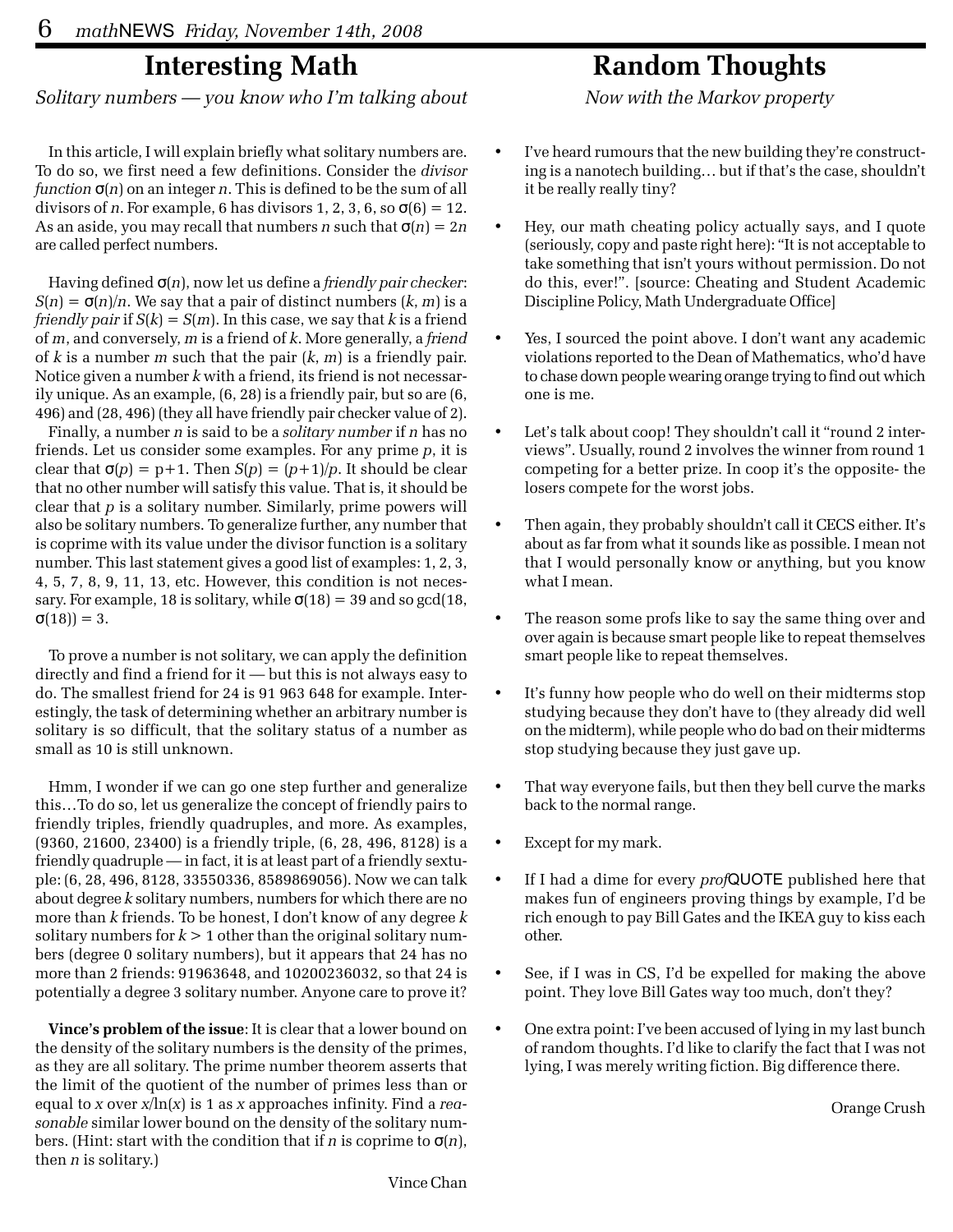### **Thor's C.S. Interview Question of the Fortnight**

*Getting you ready for Google, since 1822.*

**This Fortnight's Question:**What is the best way of generating all integer permutations of a given length?

**Last Fortnight's Question:** Imagine you wanted to visit every building on the UW campus. How would you go about deciding a travel plan that would let you visit each building only once while minimizing your total travel distance?

**Its Answer:** OK, I started off with a pretty easy one, primarily because I've been asked variants of this in a few different interviews. 90% of what people want to hear when they ask you this question is "Traveling Salesman". Given a weighted graph (a map of campus with the distances between buildings as weights), find the cycle of minimum cost visiting each vertex exactly once. If you say those two words, you're probably good - you're even better if you can identify it as the most famous NP-hard problem in the universe. After that, I'd ask whether or not an approximate solution would be acceptable. If so, there are loads of heuristics that'll give you decent solutions very quickly, and you can often nest them. Since this particular example is Euclidean (because it's based on Euclidean distance), the Christofides algorithm is one you'd look impressive for knowing the name of (it's based on building a minimum spanning tree). For exact solutions, look into variations on the branch and bound theme. Alternatively, the dynamic programming solution works in  $O(n^22^n)$ time. And remember what Randall Munroe taught us: eBay is always O(1)!

> Thor uwthor@gmail.com

## **Graphics**

*With further apologies to Joss Whedon*

Graphics, Graphics Graphics, Graphics You're in the lab of Graphics Getting code to run Your code is not compiling, so this is no fun The project deadline's looming Your patience has fallen Some matrix math, a coloured dot With any luck, it's not for nought!

 Graphics, Graphics, Graphics, It's long! The TA's are all watching and so is the Prof Anything you do will only make them scoff So code up something cool And have a nice sendoff You cannot drop, you're deep-sixed It's Oh-God-Why!? Signed Graphics

## **Dating advice From the Impatient Guy**

*\*He just can't wait to answer your questions!\**

Dear Impatient Guy,

 There's a guy I like. I mean I don't know him too well, but from what I've heard and seen, he's super funny, and smart, and he's got great hair. I'm not sure he even knows my name though... we're in the same program and we have some mutual friends, but I'm just not really sure what to do. Am I making a big deal out of nothing? Kind of uncertain

Dear Uncertain,

 Yes. Talk to him. Next! Dear Impatient Guy,

 Here's the thing... there's this girl who's my friend and I've had a huge crush on her for years, because she's just my dream girl. But she never wanted anything to happen. So I got this girlfriend instead, and we've been together a couple of months, and it's nice and all... but now the first girl thinks that maybe we're right for each other, and I really want to say yes but I feel really bad breaking up with my girlfriend. I don't know what to do... how do I choose? Can't Choose

Dear Can't Choose,

 Flip a coin. Next! Dear Impatient Guy,

 Ok, so, like, my significant other (who's really my boyfriend but like he doesn't like me calling him that) is so hot, but there's one thing that's really annoying about him. Whenever he wakes up in my apartment he like goes to the washroom to wash his face and he uses my towel. And like, I heard it's unhealthy and whatever, but I don't really care about that, I just think it's like disgusting. But I don't want to say anything about it because like he'll think I'm not cool, but like I am cool, so yeah. Cool Flower Girl 51

Dear Freaky Girl,

Buy another towel and stop being a freak. Next!

\*After the Impatient Guy yelled "No relationship for you, Next!" at 50 people (including our editor), we decided to replace him. Hopefully next time we'll get someone normal for you.\*

Orange Crush

## **Palin pouts and returns from whence she came.**

**Women and Republicans everywhere rejoice.**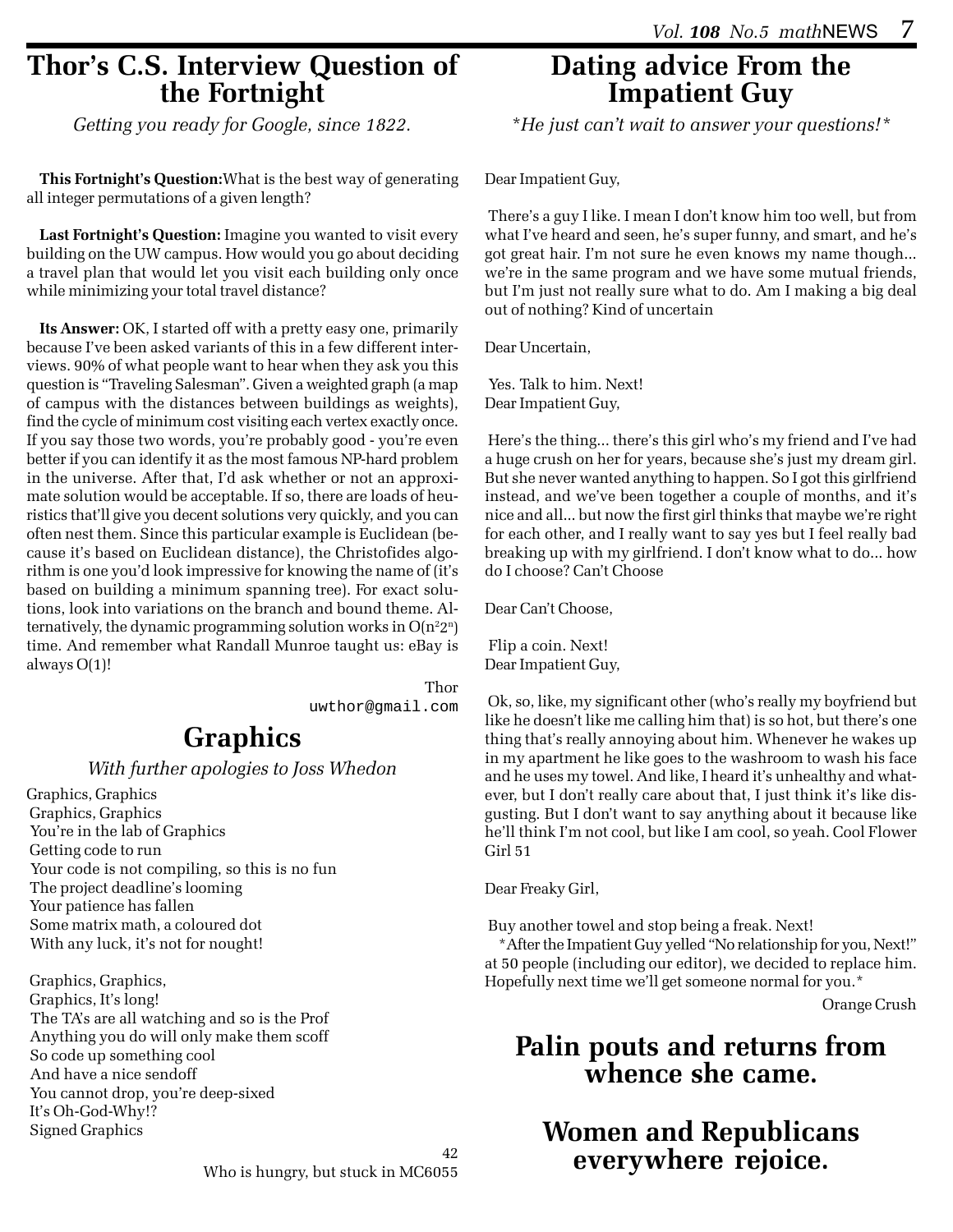## **The Difference Between LCD Displays**

There are currently 3 easily available forms of LCD technology available for consumers. This is a basic rundown of the differences between them.

**TN Film**• Where: Most LCDs use this type of technology.

- Why: It is cheap and very fast. You will see the best response times with this type of LCD. It also tries to use other ways to trick the eye into seeing more colours.
- Why not: TN film technically only uses 6 bits per colour versus the standard 8 bits per colour that any CRT that displayed 24 bit colour. That doesn't seem like much but it's the difference between 256 thousand colours and 16 million colours. Their viewing angle is also relatively limited.

**PVA**• Where: Monitors where people spent more than the average for that size of monitor might be PVA.

- Why: PVA monitors show more colours than TN film does. They also have a larger viewing angle.
- Why not: They cost a few hundred dollars more. Some monitors come with much slower response times and sometimes even input lag which becomes nasty when doing anything that requires fast action.

**IPS**• Where: The most expensive LCD displays. Not all of them though, check first. Apple sells IPS displays.

- Why: These monitors show more colours than any other type of monitor and have response times that are almost as fast as TN film. The viewing angles are also very good.
- Why not: price. A 24" apple cinema display costs over \$1000, a 24" TN film monitor costs about \$300 to \$400.

However, the best advise anyone can give you when looking at monitors is to actually look at them. Pick the one that looks best to you.

Apocrypha

## **12 Things to do if You Go Blank on a Midterm**

It happens to the best of us. And the worst of us. We sit down and realize that we've studied absolutely nothing that's on the exam! Or simply that we've studied absolutely nothing. Having never experienced this, I have compiled a list of ways that, should you find yourself in such a situation, you can turn your panic into productivity:

- 1. Take a deep breath. This probably won't help at all, but at least you'll know you're still alive.
- 2. Try to spell words with your multiple choice answers.
- 3. If they ask you to find x, draw giant arrows pointing at x, because it's obviously right there. This one's a classic.
- 4. Take a nap.
- 5. Write a nice note to the marker.
- 6. Write a nice article for *math*NEWS.
- 7. Take advantage of the fact that you get an escort to the bathroom.
- 8. If it's a calc exam, take the derivative of something. Anything at all.
- 9. Use your mind reading skills to extract the answers from people's brains. There's nothing against this in Academic Integrity.
- 10. Don't cheat! The person beside you probably has the wrong answers anyway.
- 11. Say a quick prayer, just in case there's Someone out there who might take pity on you. Remember to thank them later.
- 12. Leave.

So study hard and hopefully you won't have to use any of these suggestions, although you might want to anyway. Good luck on the rest of your midterms!

## **The Unlucky 7**

#### *Things I hate seeing when I enter the subway.*

#### **3. Loud Preachers**

Why do you want to amplify the weird noises that come out of your mouth?

#### **6. Guitars**

They usually make the weird noises from (7) even weirder.

#### **5. Upside-Down Buckets with Sticks**

They give me headaches when excessive contact is made.

#### **4. Brass Instruments**

**7. Microphones & Amps**

Would be nice if they were anywhere near in tune.

I hate when they mistake the Church Avenue station for a place of worship.

#### **2. Clowns**

Would help if they were either (a) funny or (b) not making noises like an idiot.

#### **1. Accordians**

If I ever become President of the United States, I would immediately ban those ghastly things.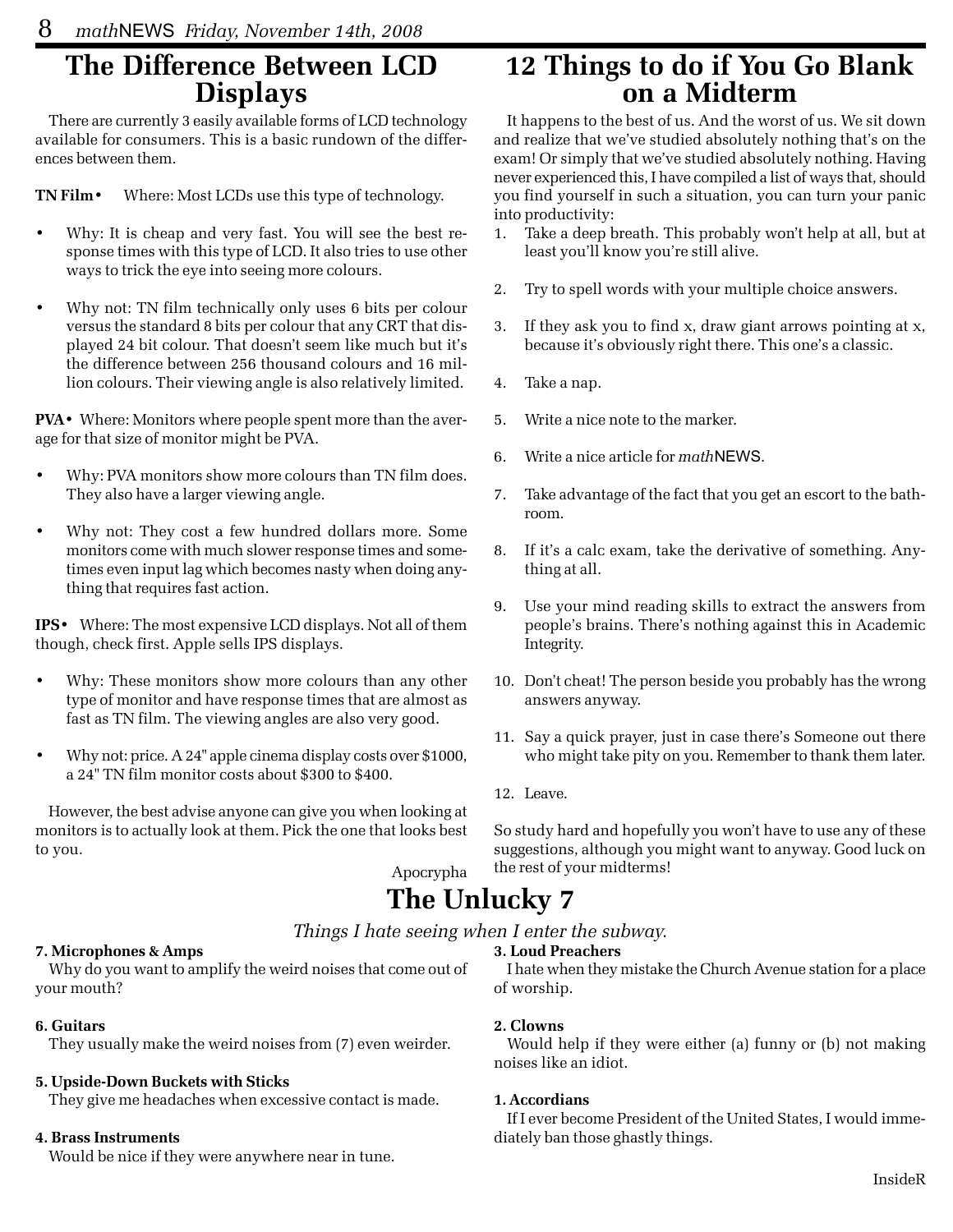## **10 ways for a guy to get slapped**

*What I've learned by hanging out in mathsoc*

Men, Guys, Boys. The weirdest, most complicated human beings on the planet. We, girls, just never get them. Why do we bother? Men, make 'em your b\*tches! Whenever you talk to them, they just reply to you in codes. Why men... why???

Here are 10 tips for us, girls, to deal with guys who just don't get us.

- 10. If he tells you that you waste his time and prefers to be in front of the computer doing nothing, tell him "well, I can find other guys who wants to be with me" and slap him on the face
- 9. Whine when you don't get what you want and slap him on the face
- 8. When he goes "Your eyes are pretty" or "You have pretty eyes", slap him on the face, tell him "It doesn't work anymore" and hit him again on the other side of the cheek
- 7. If they make you cry, hit them on the head until you feel better, punch him on one side of the arm and if none of this works, slap him on the face
- 6. If he goes "what about you?" or "you're cute?", step on his

## **How to pick up a mathie**

According to the big stores at Conestoga Mall, it's already the holiday season. And as we all know, being lonely at holidayshopping season is even worse than being lonely in general. So, here's a set of our top 10 MC pick-up-lines, which will help you beat the winter loneliness and finally swoop that special someone off of their feet:

10. Are you the squared root of 3? Because you make me irrational.

9. I like your bell curves. Would you like to see my exponential distribution?

8. Want to go back to my place and play some StarCraft?

7. You know, lots of people think Laurier girls/guys are hotter than the ones we have here at Waterloo. I guess you're the exception that proves the rule.

- 6. If beauty was a sequence, you'd diverge to infinity.
- 5. How about you and I find a basis for Rn?

4. I know I look too hot to be true, but don't worry, "i" am not imaginary.

3. Somebody call UW-ACE, looks like they're missing an angel.

2. Your eyes look prettier than a thousand symmetric matrices at sunset.

And our personal favourite:

1. Are you an issue of mathNEWS? Because just thinking about you makes me smile.

**Caution: these lines are super powerful. Use them with discretion!** Note to readers: I know what you're all asking- "If these lines are so great, how come you're still single?" Well, I'm single by choice, so don't you worry. But who knows, maybe one day I'll find my Purple Haze. Spread the love!

toes with the highest heels you have and slap him on the face repeatedly

- 5. If he answers you "yes" given the question "do you think I'm fat?", take a baseball bat to his car, smash his 2 headlights and go up to him, hit him on the knees with the bat and slap him on the face
- 4. If he gives you a compliment, say "no" with a long 'o' and tell him that he's a liar and slap him on the face
- 3. If he looks at another girl while with you, spray lemon juice on his eyes and slap him on the face. Special note: if he uses glasses, pretend that you unintentionally dropped them and when he's trying to pick his glasses, spray the lemon juice and slap him on the face. If he's wearing sunglasses, proceed directly to the slap, do not pass go, do not collect \$200. Another special note, if a girl walks by and he doesn't check her out, it's because he knows that he's about to be slapped. Grant his wish, slap him anyways
- 2. If you walk past a guy and he checks you out, check his face, if it is red, he's got a girlfriend and should not be checking you out. Do her a favor and slap him on the face. If his face happens not to be red, do him a favor and slap him on the face. If there's a girl with him, strongly encourage her to slap him and cheer her on when she does
- 1. We are always right no matter what. Slap him on the face

guy-slapping girl

## **Horror! Sequels that should never exist!**

#### *But it would be hilarious if they did*

Some movies and games are made in such a way that prevents sequels. That said, with the way Hollywood and game developers are going, everything is eventually going to get a sequel. Saw infinity, anyone? Without futher ado, here's my list of things that should **NEVER** have a sequel (But I'd laugh so hard if it happened)

- **The Departed:** Everyone comes back to life with... A time machine! (Oh wait, Hamlet 2 stole that plot device already)
- **Schindler's List 2:** He was secretly hiding a family of Africans in his other factory
- **Titanic 2:** The ghostbusters did it!
- **Fight Club 2:** We still don't talk about it
- **The Matrix 2:** Oh wai-!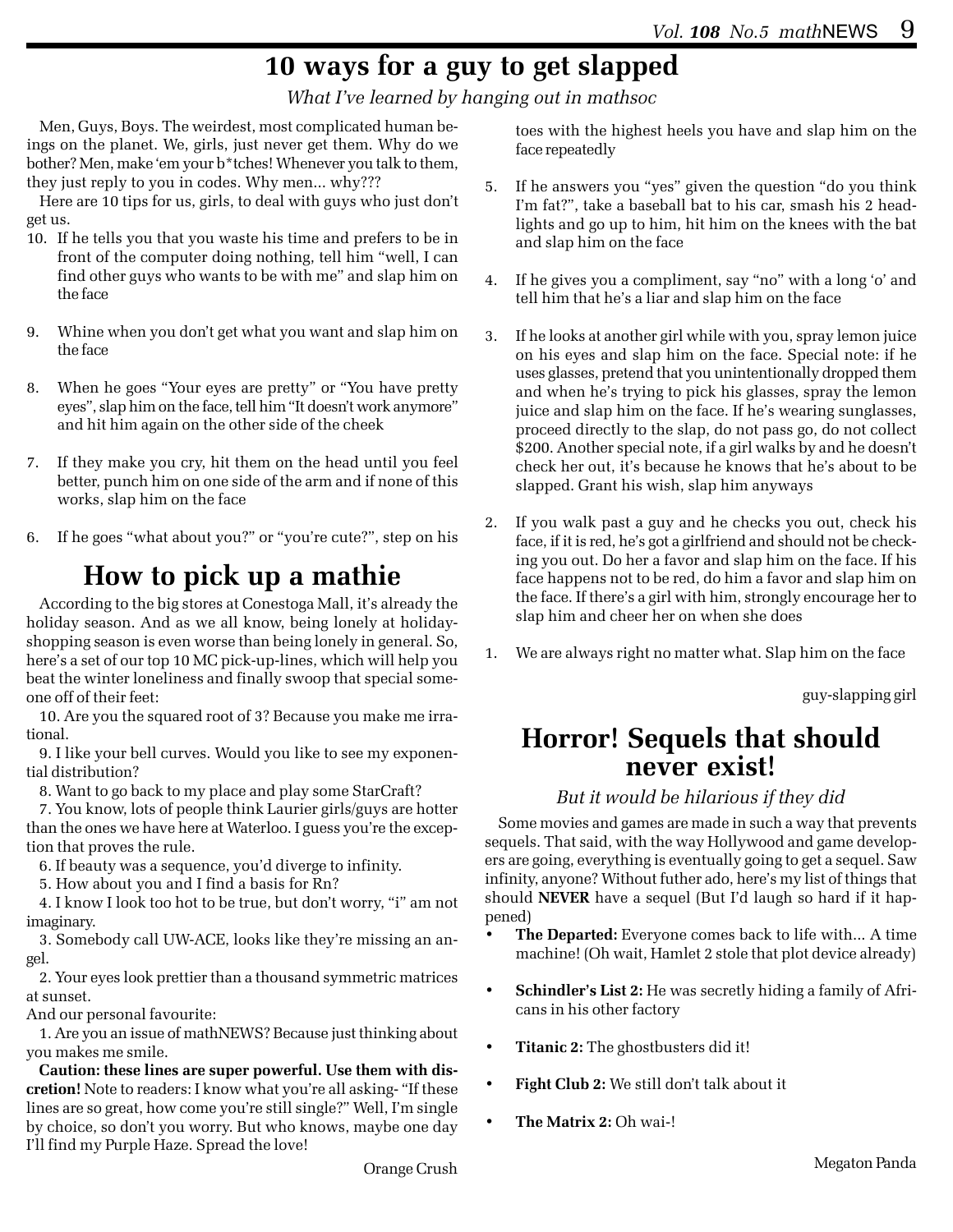## *prof***QUOTES**

West AMATH 250

Hill PHYS 234

Hill PHYS 234

Part of applied math is managing tedium.

This is barely mathematics. It's more like a funny language. Well I guess math is a kind of funny language.

…mathematical jiggery-pokery to get the eigenvalues out of this guy.

Not very much math today. It's all qualitative, touchy feely stuff. Hill PHYS 234

If a spin walked through the door I probably wouldn't recognize it.

Hill PHYS 234 It's everywhere, and it comes when I call it… Schoedinger's dog!

Hill PHYS 234 Prof:"There is no function that doesn't satisfy this." Student: "What about a line?"

Prof: "Well, that's kind of a stupid function."

Park MATH 137

Software Engineers are WEIRD.

Barry SE 463

A mathematician, a real mathematician, not me, would wince at this.

Balka STAT 206

This is a way we try to prevent suicides among markers.

#### Purbhoo MATH 239

We'll shame this one. He'll sit here and watch. [about bad projector]

Balka STAT 206

Away with you!! [still about the projector]

Balka STAT 206

I've run out of time. I guess we'll have to wait until Wednesday for me to define truth.

Moosa PMATH 433

I'll just show you one last thing before I send you off into the wild blue yonder. After all, if you love your students, you have to let them go.

Marcoux PMATH 453

A face of a face is a face. Sounds like something Jean Chretien would say.

Marcoux PMATH 453

So you've taken 'shrooms' and the code for the tree actually looks like the tree - 'there's trees in my code, maaaan...'

Kaplan CS 115

We like ambiguity in natural languages. It allows us to say all sorts of things with two different meanings, and is particularily popular during election season.

Shallit CS 462

I'll teach the Interchange Lemma because I feel that into everyone's life, some pain must be served.

Shallit CS 462

Everyone knows what a Hamiltonian cycle is? It's a bike race in Hamilton.

Munro CS 466

Note the confusing similarity between these two words; they're both long and start with 'A.'

Haxell CO 342

In the open source way, I look at the code. I see 20,000 lines of perl and wish the author had written it more nicely. They do have functions in perl, you know.

Cowan CS 452

If you're a group, then one person is really two people.

Cowan CS 452

[draws an integral sign on the board] Now you hate me.

Cowan CS 452

Here's the most interesting part [of the microwave]; the door opens.

Idziak SCI 206

You guys have been attending class pretty well. Even today there are 9 out of the all of you.

Cowan CS 452

You can all scamper out and have a beautiful weekend in the sun.

Cowan CS 452

We all know who Administrators are. Administrators are people who do no work.

Cowan CS 452

Definability, which we will define later...

Mousa PMATH 433

I mean, chemical plants blow up all the time, right?

Cowan CS 452

If the point of the exam was to flunk you all, I could easily do that. Why? Because I am smarter than you. Or, maybe some of you who think you are too smart for that can try REAL hard and get 8%

Forrest MATH 147

'Blowing up' is a well defined term in math. So is 'a building'. So if you see someone reading an article titled 'How to Blow Up a Building', they aren't a potential terrorist, they're just a really nerdy math student.

#### Park MATH 137

*Has your prof said something quotable? Type it up and send it to* mathnews@student.math.uwaterloo.ca*, or write it down and drop it in the BLACK BOX (located on the MC 3rd floor, between the Comfy and the C&D).*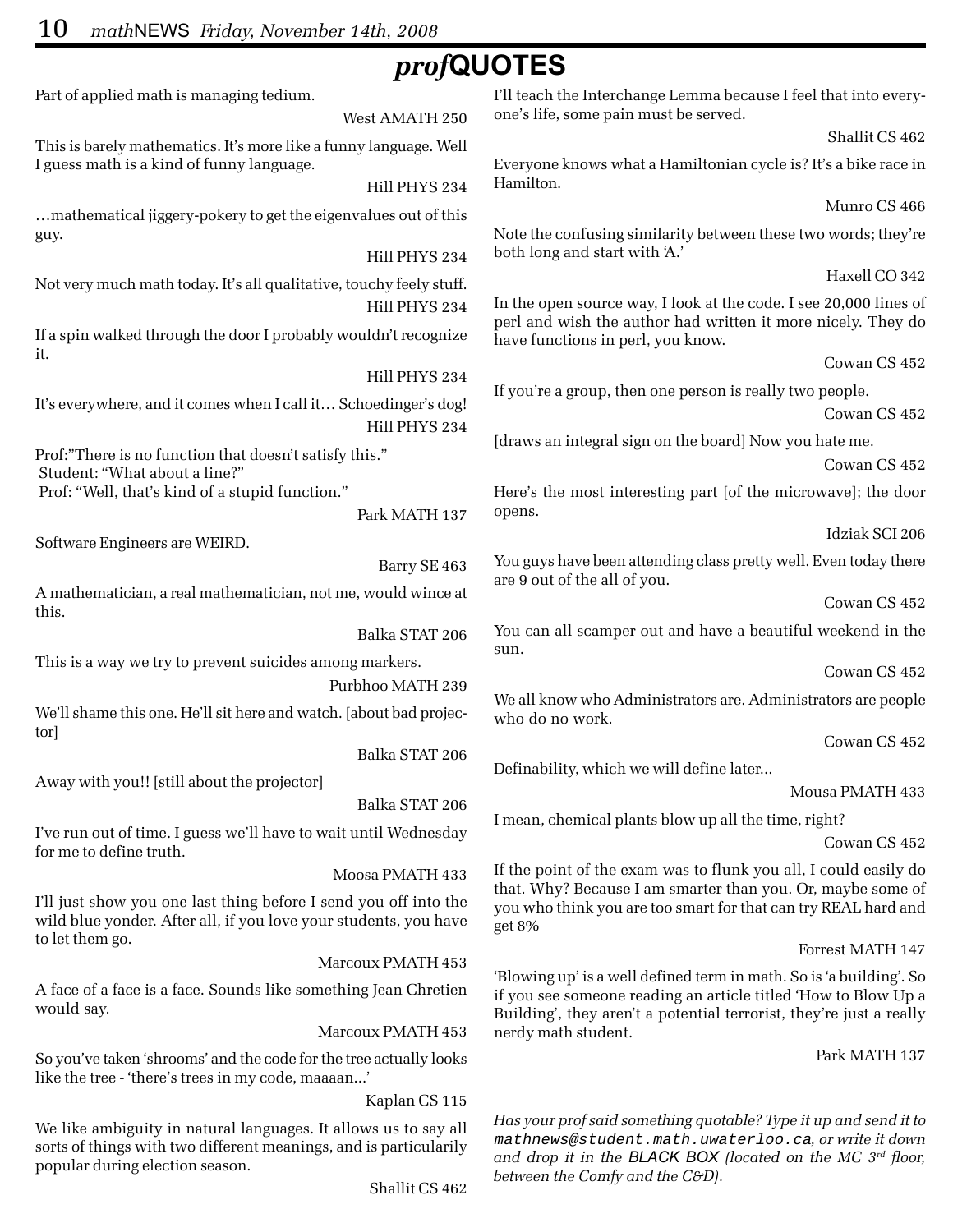## **10 Tips for Dealing with Women**

*What I've learned so far from my Dad*

Women. Mystical. Demanding. Impossible to understand. Why do we still associate with them? If you were to go onto the street and ask 10 guys why they still put up with women, the answers would get more and more complex, foolish and farfetched. For me, my story begins with a kiss—from my mother. Somewhere in the middle, there was a Pidgeotto flirting it up a Snorlax, and it ends with some seals on a deserted island off the coast of an undiscovered island, but I digress. We just don't want to go there.

In any case, since us guys absolutely positively MUST put up with them, here are the top 10 fantastic tips for dealing with women in any situation.

- 10. Never follow them home without them knowing, or without their permission, and especially don't follow them home without their explicit consent after sundown.
- 9. When you get busted by a girl for talking about her behind her back with your own friends, your response is always, "Your eyes are pretty." You may use any language and phrase it however you want, within reason.
- 8. When in the company of females, think before you say or do. Anything you say can and will be used against you, especially behind your back. Anything you do may be used as a justification for retaliation against you. It may even get to the point when she will physically abuse you for no reason at all.
- 7. Note, and note well. If you ever, ever decide to let a female in on a piece of information, be prepared to let the entire female population in on your secret. The consequences for not following this rule, well, let's just say: you don't want to know.
- 6. If you ever have something mean to say, make sure you mix it in with a whole lot of fluff. For example, if you want to say, "You suck," then you really want to say, "I think your eyes are very pretty, you suck, and your hair is very beautiful." Make sure you say the "you suck" part really quickly so they don't hear.
- 5. Never ask your male friends for advice about women. They know nothing. For the record, you can find this guide reliable, as I am not your friend. I am a professional, so you can trust this article and its author.
- 4. When faced with a decision, you will always choose wrong , so never make a choice. Instead, ask her what she thinks and be prepared to follow that choice, even if that means missing something you've had scheduled for weeks, months, maybe even years. Else be prepared to get slapped in the face.
- 3. Don't talk about your penis as if it's a toy. Better yet, just don't talk about your penis. At all. As an afterthought, size may or may not matter, depending on who you ask.
- 2. Even if it is the most logical thing to do at the time, never threaten a girl. You could get arrested for sexual assault (they can call rape), or you get beat up by their male friends. (Believe me, they had no choice.) Instead, go ahead and threaten her insanely muscular and well-built boyfriend. That way, he'll let you off easy since his girl isn't involved.
- 1. You are always wrong, so don't bother.

Casanova Jonny

## **Ratio Glows**

Sigh.... Why so gloomy? Remember in the last issue, I asked "Would you sacrifice your friendship for a significant other?" but no one came to me and let me in on what they think. I think recently, I was kind of watching it from far away as it was happening. Sometimes it's hard to decide on what to do, but just let it be. I think everything will happen when the time is right. For whoever that is, just appreciate it.

So moving on... Remember Mr. Tax/Audit Master? I talked to him sometime ago and told him that I liked him. Gaaahhh it was terrifying although it made me feel so much better. Well, I think that if you like someone, you should tell them how you feel. Even though you think the time is not right, you will never find the right time, at least that's what I've learned. I had the Tax Master syndrome. I was on the 1st stage a.k.a state of glowing. In fact, I was glowing brighter than a glow stick. I didn't get the love syndrome though. I was strong . So now I'll just stick to whatever is going on recently and not expecting anything from anyone. Just let the world go the way it should be and not having expectations that are too high.

A few weeks ago, I caught the flu. I believe right now I'm still at stage 1 of the flu. Still at the state of glowing. Probably a bit of jumping to stage 4 a.k.a writing in *math*NEWS but I'm not at the emo state so I'm good. Seriously, what's with me and rejections? Somehow, everytime I ask for something, the answer is always no. Well, an indirect no. Other people that I know that don't even think about it don't get a no. People just love them! pssshhh... What's this?? (why am I writing nonsense stuff here?)

I think I complain too much in here. I should be happy. Yeah, think of rainbows and bunnies jumping from one corner to the other corner and there'll be a lot of coins that wouldn't hurt the bunnies when they get to the other end. yeah I think that is a good idea. Maybe I should just start to write about love stuff here? (what do you think?) Because I have been complaining so much. and now I don't know what else to write in here. Maybe you should tell me what to write in here next time. yes? Next week hopefully will be better

Before I stop here, I want to address my concern towards myself. Well, that is kind of stupid right? I have a ratio for my syndromes right now. Tax syndrome :  $flu = 95 : 25$ . I think that's it for now. Hopefully people will sign up for math idol and we'll have a lot of crazy fun moments there. Cool people participate in math idol. See ya Ciao